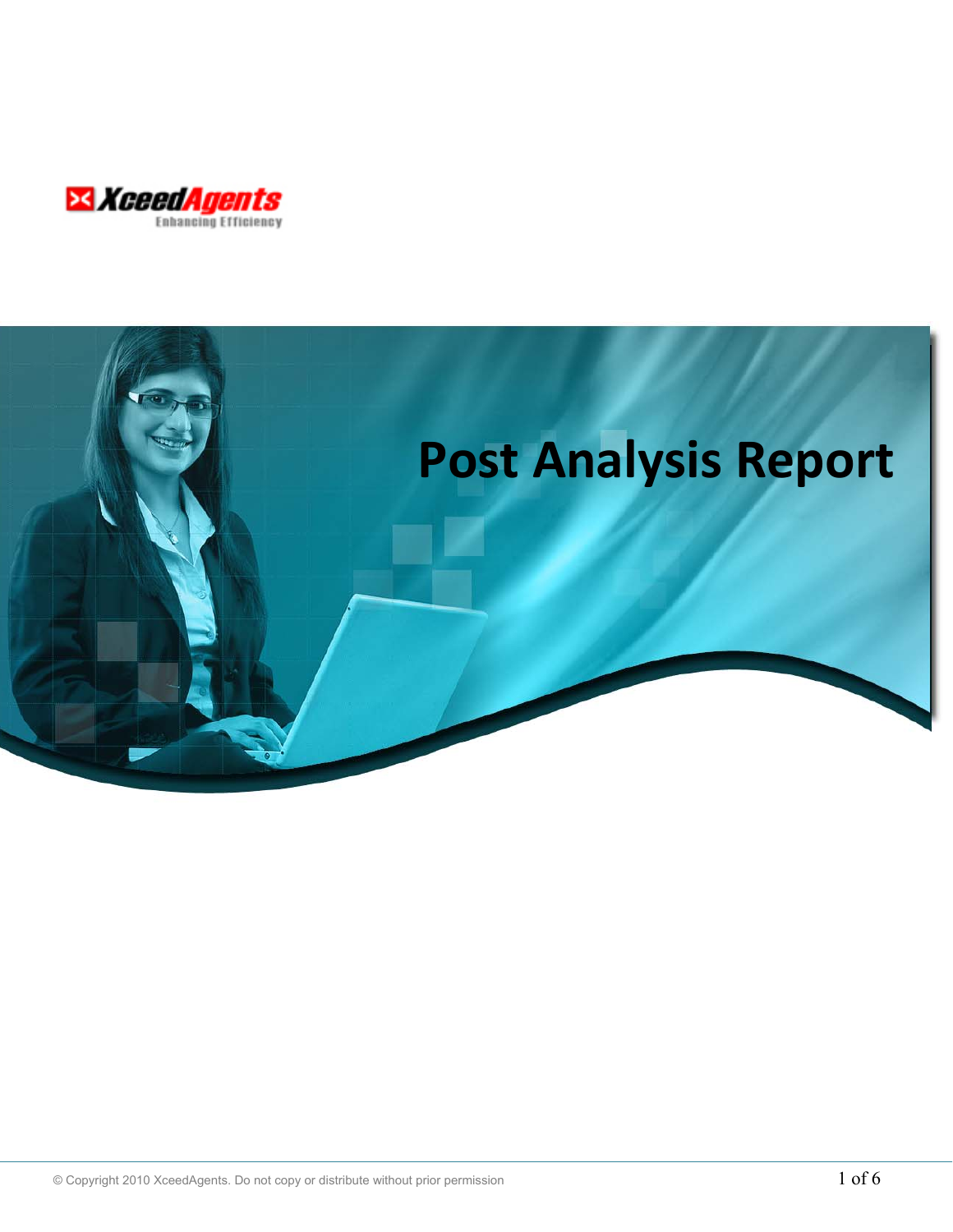# **Document History**

| <b>Document Created By:</b> |             |
|-----------------------------|-------------|
| Date of Creation:           | July 06' 10 |
| Approved By:                |             |
| Last Modified by:           |             |
| Date Modified:              |             |
| Document Version:           | 1.0         |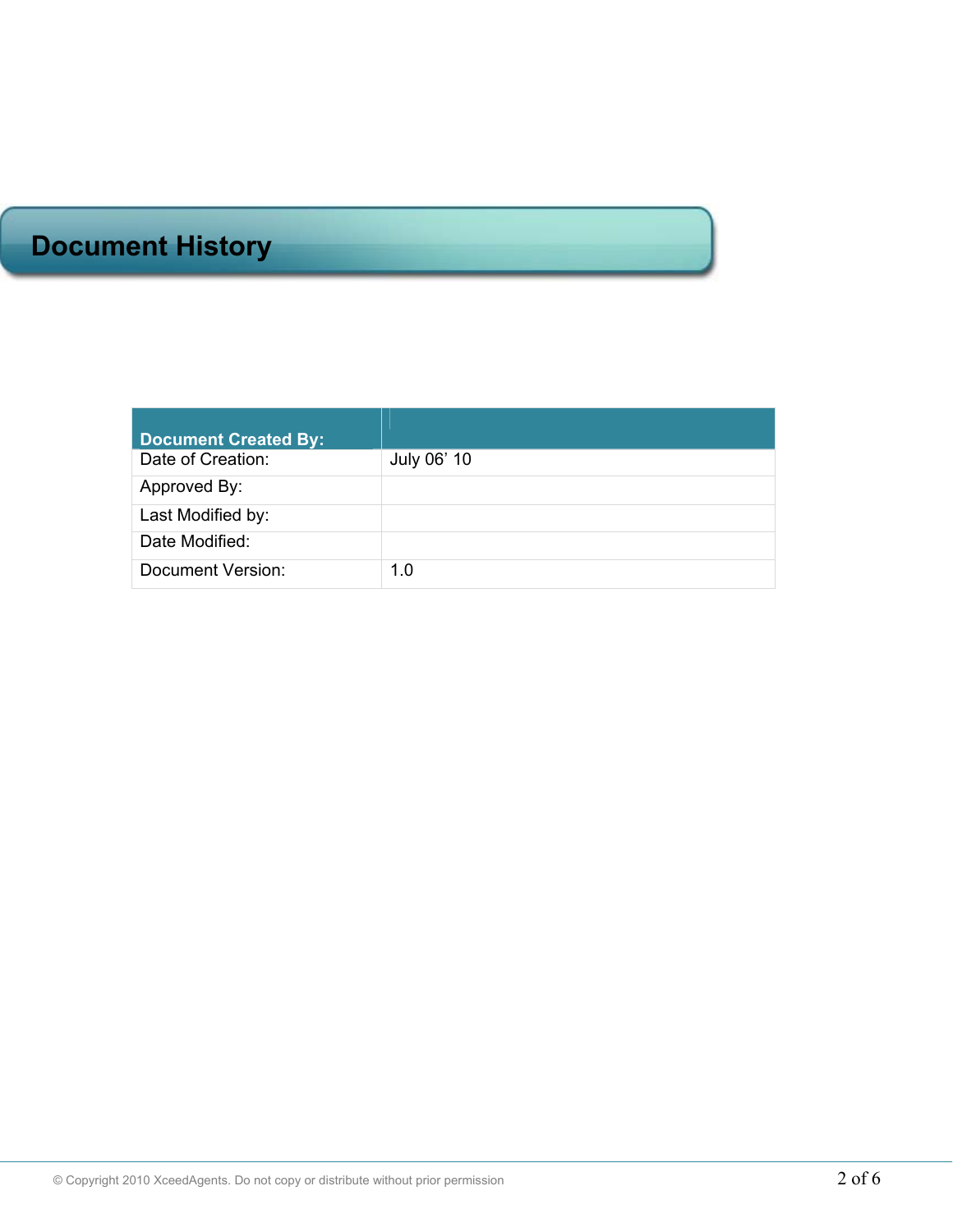# **Abstract**:

Post Analysis Report will help us to understand the progress of our website after optimizing it for search engines. It will basically include Pre optimization and post optimization comparison of the website.

# **Objective:**

- To know the progress in the website after it's optimization.
- To understand how to proceed further with the internet marketing strategies to make our website more popular.

# **Pre optimization & Post optimization Comparison**

## **HTML Error:**

HTML errors include all the coding errors in the website. It is checked through W3C validation.

|                   | <b>Status</b>          |
|-------------------|------------------------|
| Pre Optimization  | 100 errors; 2 warnings |
| Post Optimization |                        |

## **Backlinks:**

Backlinks are incoming links to a website or web page. The number of backlinks is one of the indication of the popularity or importance of that website or page. Search engines often use the number of backlinks that a website has as one of the most important factors for determining that website's search engine ranking.

|                   | <b>Status</b> |
|-------------------|---------------|
| Pre Optimization  | 53            |
| Post Optimization | 657           |

## **Page Rank:**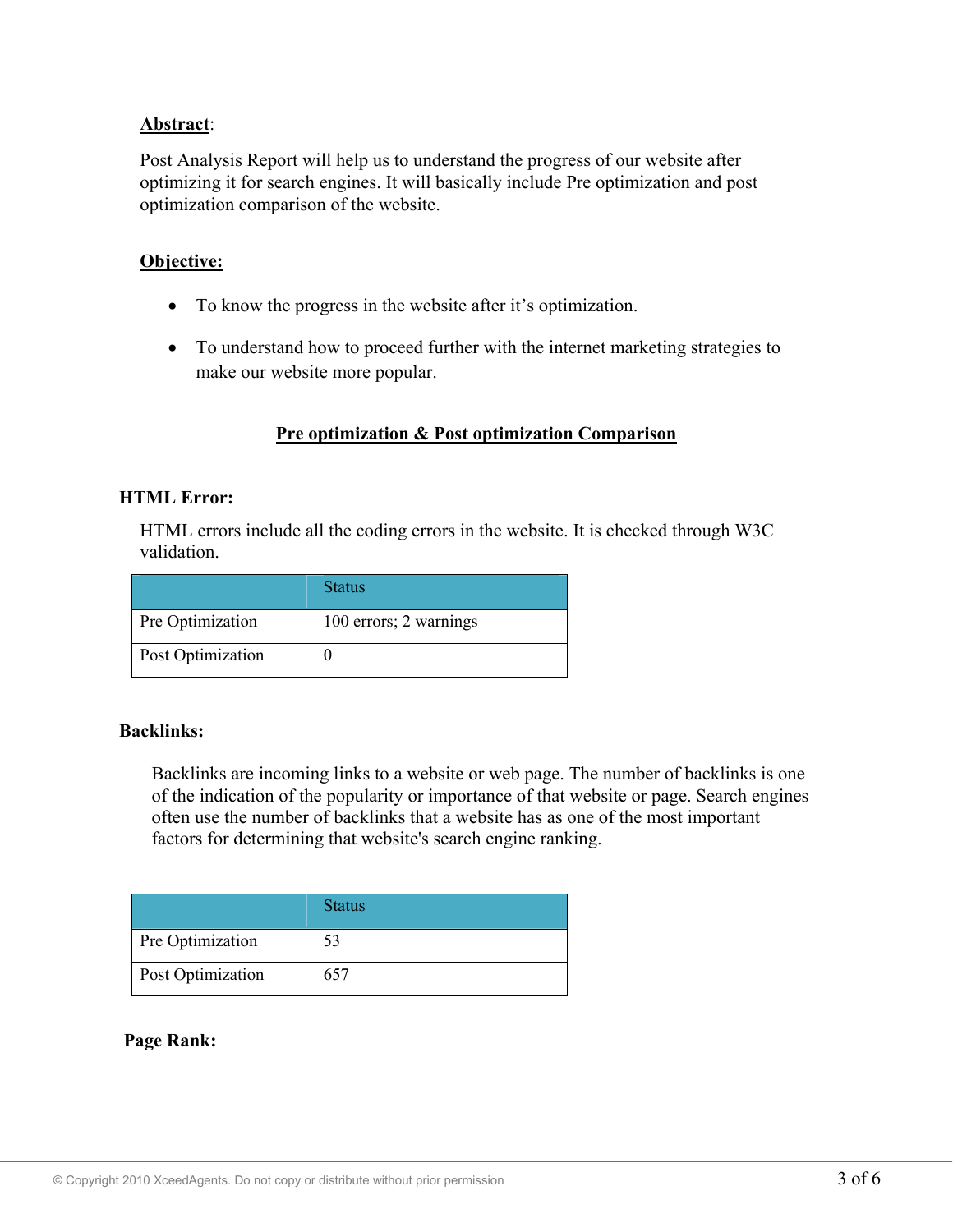PageRank is a link analysis algorithm used by the Google that assigns a numerical weighting to each element ranged between 0-10, with the purpose of "measuring" its relative importance within the set.

|                   | <b>Status</b> |
|-------------------|---------------|
| Pre Optimization  |               |
| Post Optimization |               |

## **Google rank with respect to different keywords:**

It indicates the Google rank of the website with respect to different keywords.

| <b>Keywords</b> | Week 1           | Week 2        | Week 3         | Week 4  | Week 5  |
|-----------------|------------------|---------------|----------------|---------|---------|
|                 |                  | Page 1; Rank  |                | Page 1; | Page 1; |
| Keyword 1       | Page 1; Rank 10  | 7             | Page 1; Rank 7 | Rank 7  | Rank 7  |
|                 |                  |               |                |         |         |
|                 |                  |               |                |         |         |
|                 |                  |               |                |         |         |
| Keyword 2       | Page 3           | Page 3        | Page 2         | Page 3  | Page 1  |
|                 |                  |               |                |         |         |
| Keyword 3       | Page 1           | Page 1        | Page 1         | Page 1  | Page 1  |
|                 |                  |               |                |         |         |
|                 |                  | not till page |                |         |         |
| Keyword 4       | not till page 20 | 20            | Page 15        | Page 5  | page 5  |
|                 |                  | not till page | not till page  |         |         |
| Keyword 5       | not till page 20 | 20            | 20             | Page 10 | Page 8  |
|                 |                  | not till page | not till page  |         |         |
| Keyword 6       | not till page 20 | 20            | 20             | Page 12 | Page 7  |

# **Google Analytics Report**

|                  | <b>Pre Optimization Status</b> | <b>Post Optimization Status</b> |  |  |
|------------------|--------------------------------|---------------------------------|--|--|
| No. of visits    | 76                             | 231                             |  |  |
| Page Views       | 230                            | 567                             |  |  |
| Page views/visit | 3.04                           | 4.42                            |  |  |

## **Link Popularity:**

Link Popularity provides a detailed report on the number of sites that link to your web pages from various search engines such as Google, MSN, HotBot, etc. Many search engines use Link Popularity as a factor for determining page rank.